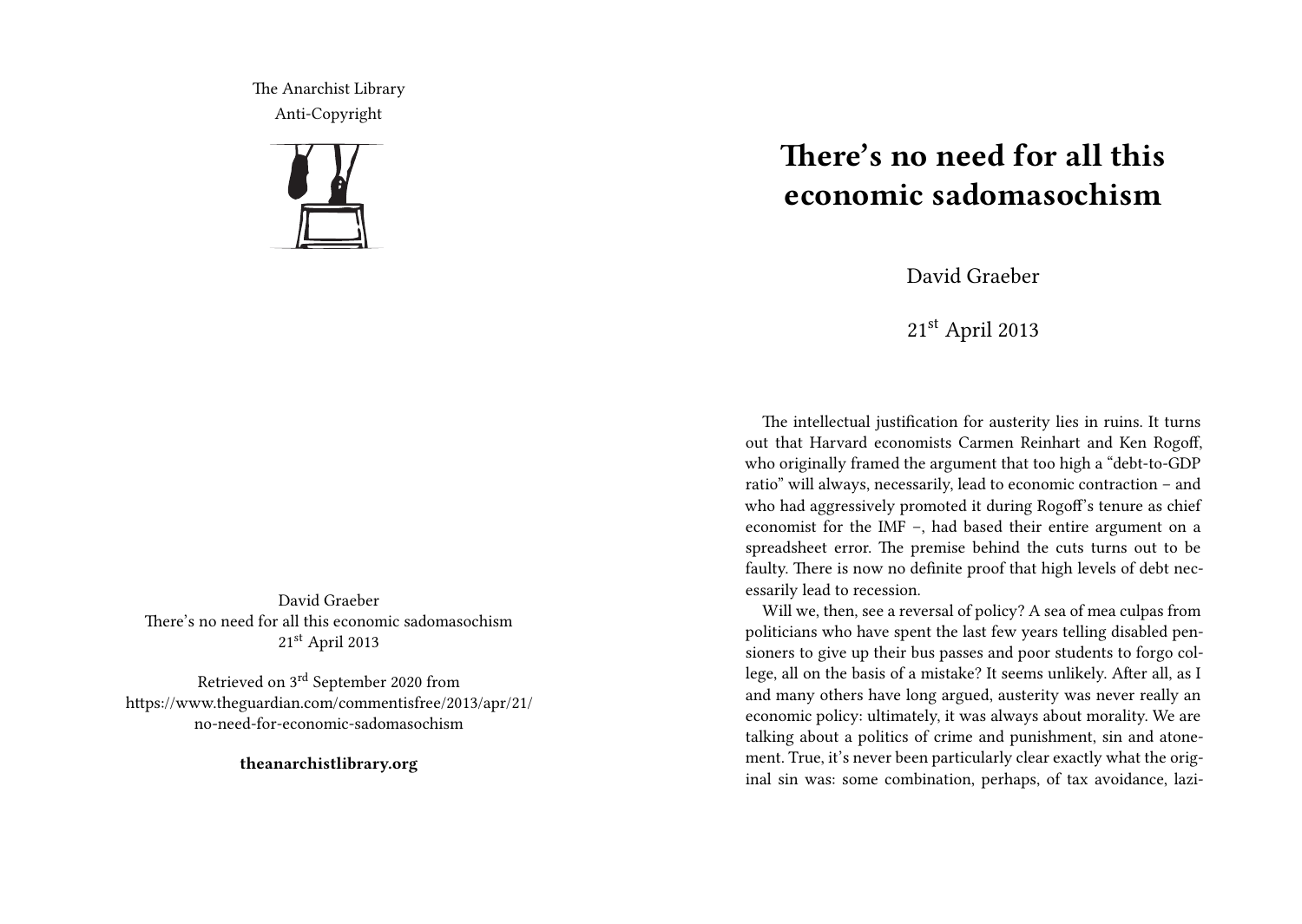ness, benefit fraud and the election of irresponsible leaders. But in a larger sense, the message was that we were guilty of having dreamed of social security, humane working conditions, pensions, social and economic democracy.

The morality of debt has proved spectacularly good politics. It appears to work just as well whatever form it takes: fiscal sadism (Dutch and German voters really do believe that Greek, Spanish and Irish citizens are all, collectively, as they put it, "debt sinners", and vow support for politicians willing to punish them) or fiscal masochism (middle-class Britons really will dutifully vote for candidates who tell them that government has been on a binge, that they must tighten their belts, it'll be hard, but it's something we can all do for the sake of our grandchildren). Politicians locate economic theories that provide flashy equations to justify the politics; their authors, like Rogoff, are celebrated as oracles; no one bothers to check if the numbers actually add up.

If ever proof was required that the theory is selected to suit the politics, one need only consider the reaction politicians have to economists who dare suggest this moralistic framework is unnecessary; or that there might be solutions that don't involve widespread human suffering.

Even before we knew Reinhart and Rogoff's study was simply wrong, many had pointed out their historical survey made no distinction between the effects of debt on countries such as the US or Japan – which issue their own currency and therefore have their debt denominated in that currency – and countries such as Ireland, Greece, that do not. But the real solution to the eurobond crisis, some have argued, lies in precisely this distinction.

Why is Japan not in the same situation as Spain or Italy? It has one of the highest public debt-to-GDP ratios in the world (twice that of Ireland), and is regularly featured in magazines like the Economist as a prima facie example of an economic basket case, or at least, how not to manage a modern industrial economy. Yet they have no problem raising money. In fact the rate on their 10-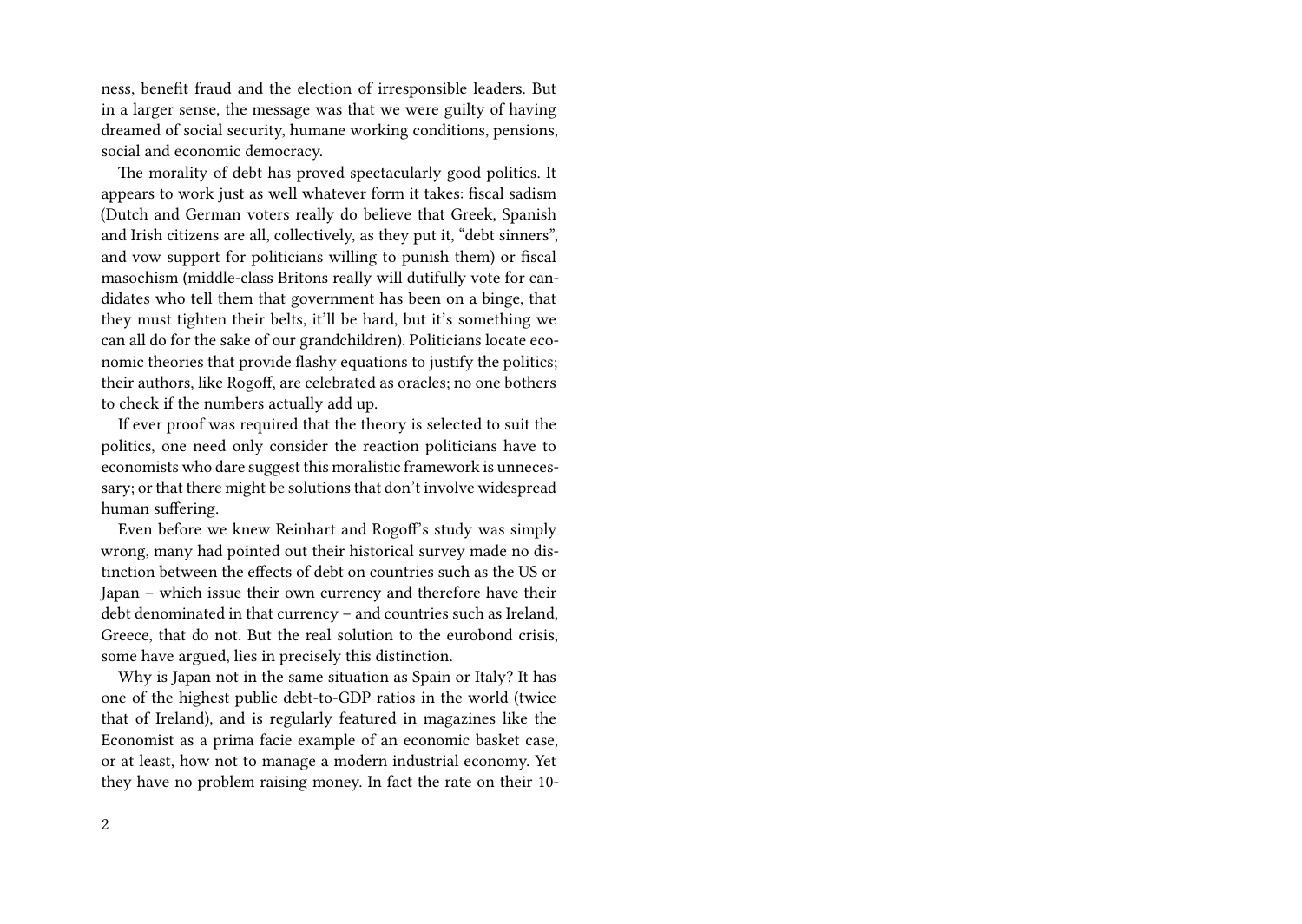year bonds is under 1%. Why? Because there's no danger of default. Everyone knows that in the event of an emergency, the Japanese government could simply print the money. And Japanese money, in turn, will always be good because there is a constant demand for it by anyone who has to pay Japanese taxes.

This is precisely what Ireland, or Spain, or any of the other troubled southern eurozone countries, cannot do. Since only the German-dominated European Central Bank can print euros, investors in Irish bonds fear default, and the interest rates are bid up accordingly. Hence the vicious cycle of austerity. As a larger percentage of government spending has to be redirected to paying rising interest rates, budgets are slashed, workers fired, the economy shrinks, and so does the tax base, further reducing government revenues and further increasing the danger of default. Finally, political representatives of the creditors are forced to offer "rescue packages", announcing that, if the offending country is willing to sufficiently chastise its sick and elderly, and shatter the dreams and aspirations of a sufficient percentage of its youth, they will take measures to ensure the bonds will not default.

Warren Mosler and Philip Pilkington are two economists who dare to think beyond the shackles of Rogoff-style austerity economics. They belong to the modern money theory school, which starts by looking at how money actually works, rather than at how it should work. On this basis, they have made a powerful case that if we just get back to that basic problem of money-creation, we may well discover that none of this is ever necessary to begin with. In conjunction with the Levy Institute at Bard College, they propose an ingenious, yet elegant solution to the eurobond crisis. Why not simply add a bit of legal language to, say, Irish bonds, declaring that, in the event of default, those bonds could themselves be used to pay Irish taxes? Investors would be reassured the bonds would remain "money good" even in the worst of crises – since even if they weren't doing business in Ireland, and didn't have to pay Irish taxes, it would be easy enough to sell them at a slight discount to